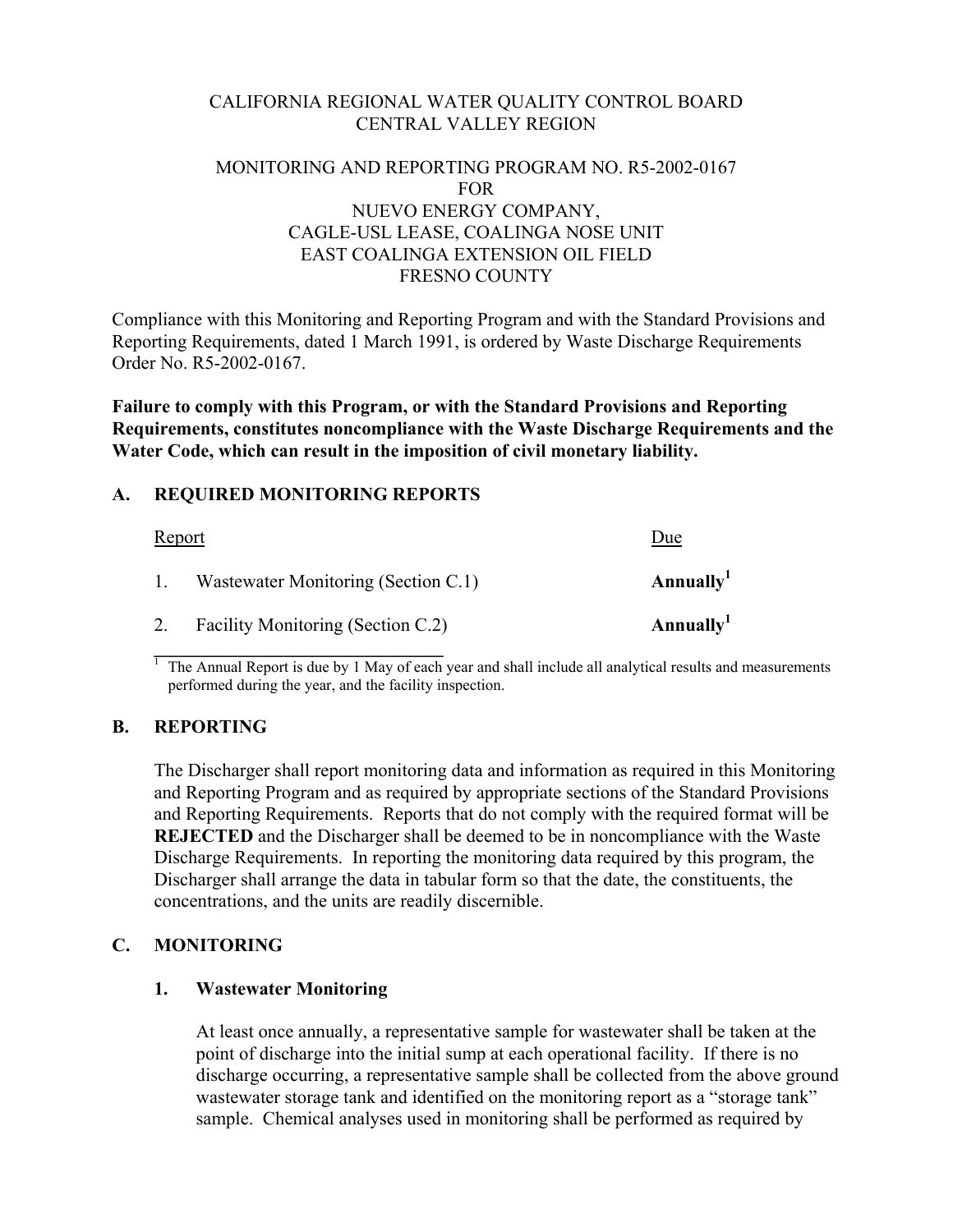# MONITORING AND REPORTING PROGRAM NO. R5-2002-0167 NUEVO ENERGY COMPANY CAGLE-USL LEASE, COALINGA NOSE UNIT EAST COALINGA EXTENSION OIL FIELD FRESNO COUNTY

Water Code §13176 and Health and Safety Code §100825. Minimum analytical requirements for waste discharged at the facility are as follows:

| Parameter/Constituent                   | Analytical Method <sup>1</sup> | <b>Reporting Units</b> |
|-----------------------------------------|--------------------------------|------------------------|
| <b>Total Annual Flow</b>                | Estimate                       | bbl or gal.            |
| Electrical Conductivity (EC) $@25$<br>C | EPA 120.1                      | $\mu$ mhos/cm          |
| Chloride                                | EPA 300.0                      | mg/L                   |
| <b>Boron</b>                            | EPA 200.7                      | mg/L                   |

<sup>1</sup> Other approved analytical methods may be proposed if they provide equal or greater accuracy or precision.

#### **2. Facility Monitoring**

#### **a. Freeboard Monitoring**

 $\overline{\phantom{a}}$  , where  $\overline{\phantom{a}}$ 

The freeboard shall be monitored on all sumps to the nearest tenth of a foot. A permanent marker shall be placed in each sump with calibration including the water level at design capacity and available freeboard (minimum of 2 feet). Freeboard observations/measurements shall be conducted and recorded twice monthly. Freeboard monitoring reports shall be submitted with the annual report.

#### **b. Facility Inspection**

The Discharger shall inspect all containment facilities semiannually. The Discharger shall report any damages observed to the Regional Board staff immediately. Any necessary work related to construction, maintenance, or repairs, shall be implemented as soon as practicable and within 15 days of the inspection. The Discharger shall report any damage and subsequent repairs to the Regional Board staff within 30 days of completion of the repairs.

#### **c. Storm Events**

The Discharger shall inspect all precipitation, diversion, and drainage facilities for damage within 7 days following a storm yielding one inch or more of precipitation within 24 hours.